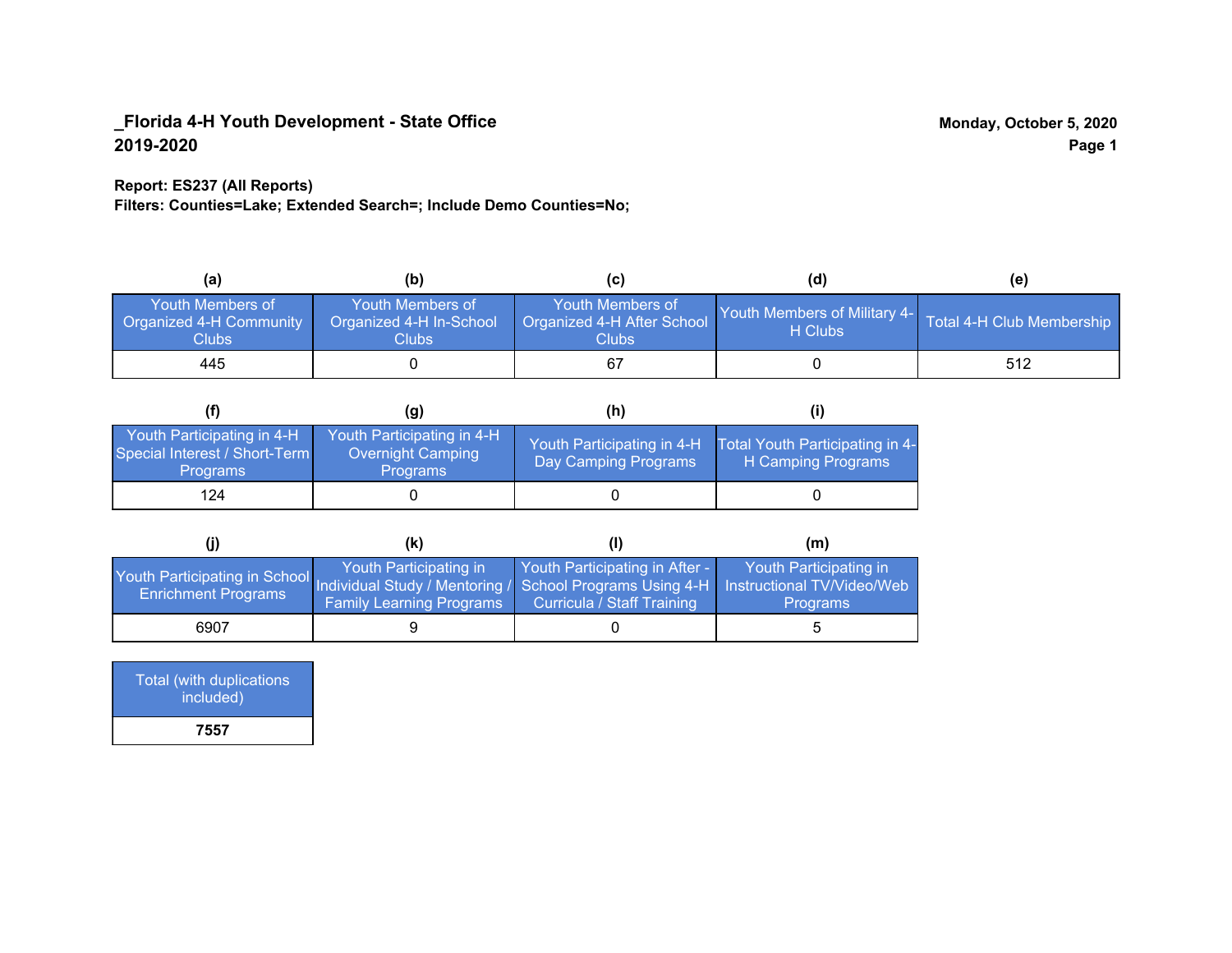**Report: ES237 (All Reports)**

**Filters: Counties=Lake; Extended Search=; Include Demo Counties=No;**

## **School Grade (duplications eliminated)**

| Kinder    | 1st | 2nd | Brd | 4th  | 5th  | 6th | 7th | 8th | 9th <sup>1</sup> | 10th    | $-11$ th | 12th | Post HS Not in School Special | Total |
|-----------|-----|-----|-----|------|------|-----|-----|-----|------------------|---------|----------|------|-------------------------------|-------|
| っへ<br>ت ' | 85  | 69  | 192 | 2708 | 2993 | 694 | 415 | 150 | 35               | 21<br>ັ | 24       | ∠∠   |                               | 7495  |

# **Gender of 4-H Youth Participants (duplications eliminated)**

| Male | 'Female. | Total |
|------|----------|-------|
| 3629 | 3866     | 7495  |

# **Place of Residence of 4-H Youth Participants (duplications eliminated)**

| i Farmi | Towns of under 10,000 and<br>rural non-farm | Towns and cities (10,000-<br>50,000), and their suburbs | Suburbs of cities of over<br>50,000 | Central cities of over 50,000 | Total |
|---------|---------------------------------------------|---------------------------------------------------------|-------------------------------------|-------------------------------|-------|
| 533     | 753                                         | 1792                                                    | 978                                 | 3439                          | 7495  |

## **Total 4-H Youth Participants (duplications eliminated)**

**Total** 

**<sup>7495</sup> Note: The four totals on this page should all match.**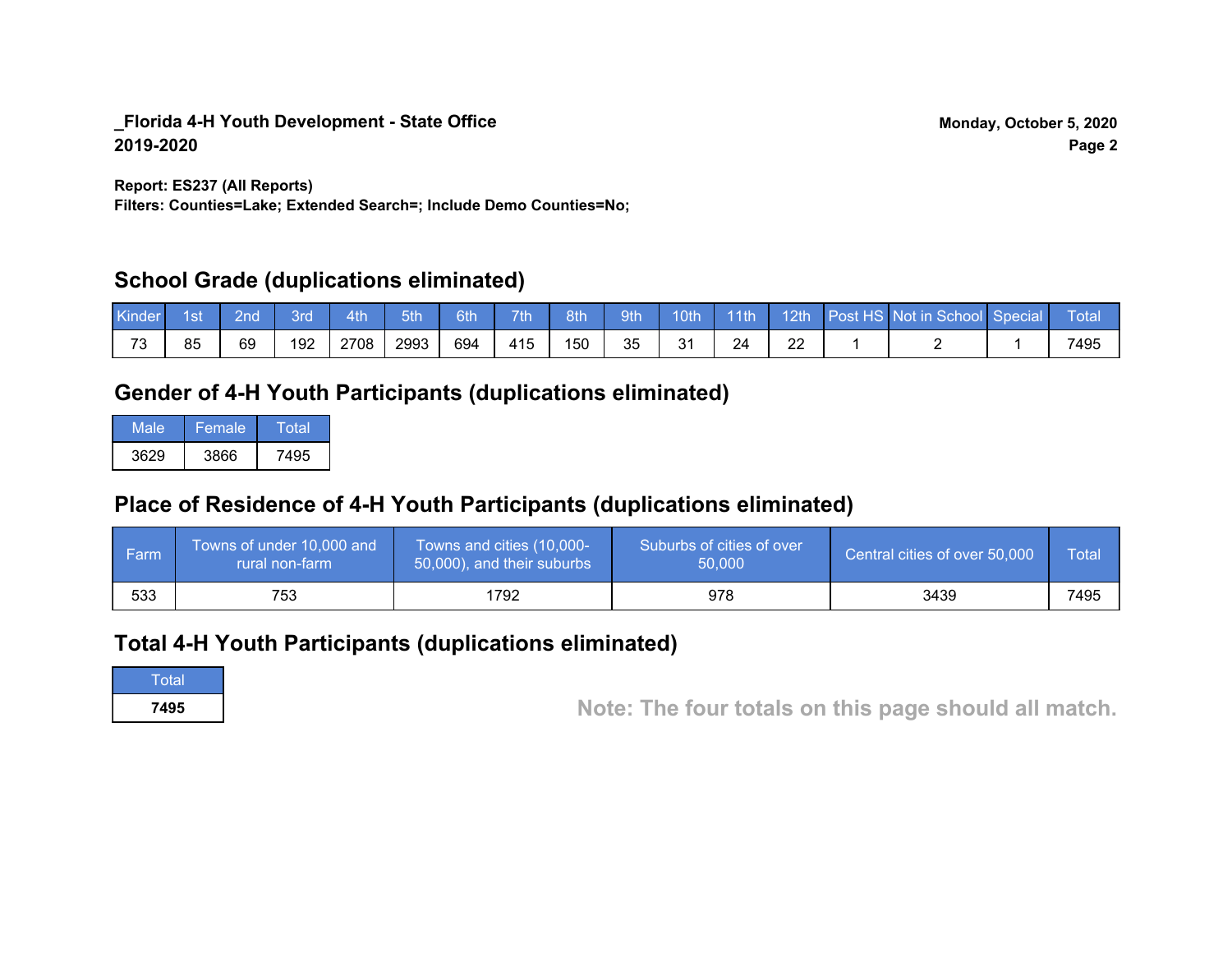**Report: ES237 (All Reports)**

**Filters: Counties=Lake; Extended Search=; Include Demo Counties=No;**

| <b>ETHNICITY</b>          | <b>TOTAL YOUTH</b> |
|---------------------------|--------------------|
| <b>Hispanic or Latino</b> | 2347               |
| Not Hispanic or Latino    | 5148               |

Directions: Type in the appropriate numbers for your project. Ethnicity is separate from race. YOu should indicate an ethnicity category for each participant and all racial categories that apply to each participant (i.e. a participant of more than one race would be recorded in each applicable racial category). Ideally, your total participants should equal the total of numbers in your ethicity section. Totals of racial categories will be equal to or greater than your total participants if they all report racial information.

4-H Youth Participants: Any youth taking part in programs provided as a result of action by extension personnel (professional. Paraprofessional. And volunteer). This includes youth participation in programs conducted through 1862, 1890, and 1994 land-grant universities, EFNEP, urban gardening, and other programs that may not actually use the 4-H name and emblem with participants.

| <b>RACE</b>                               | <b>TOTAL YOUTH</b> |
|-------------------------------------------|--------------------|
| American Indian or Alaskan Native         | 47                 |
| Asian                                     | 151                |
| <b>Black or African American</b>          | 1161               |
| Native Hawaiian or other Pacific Islander | 24                 |
| White                                     | 5299               |
| Youth Indicating More Than One Race       | 794                |
| <b>Undetermined</b>                       | 19                 |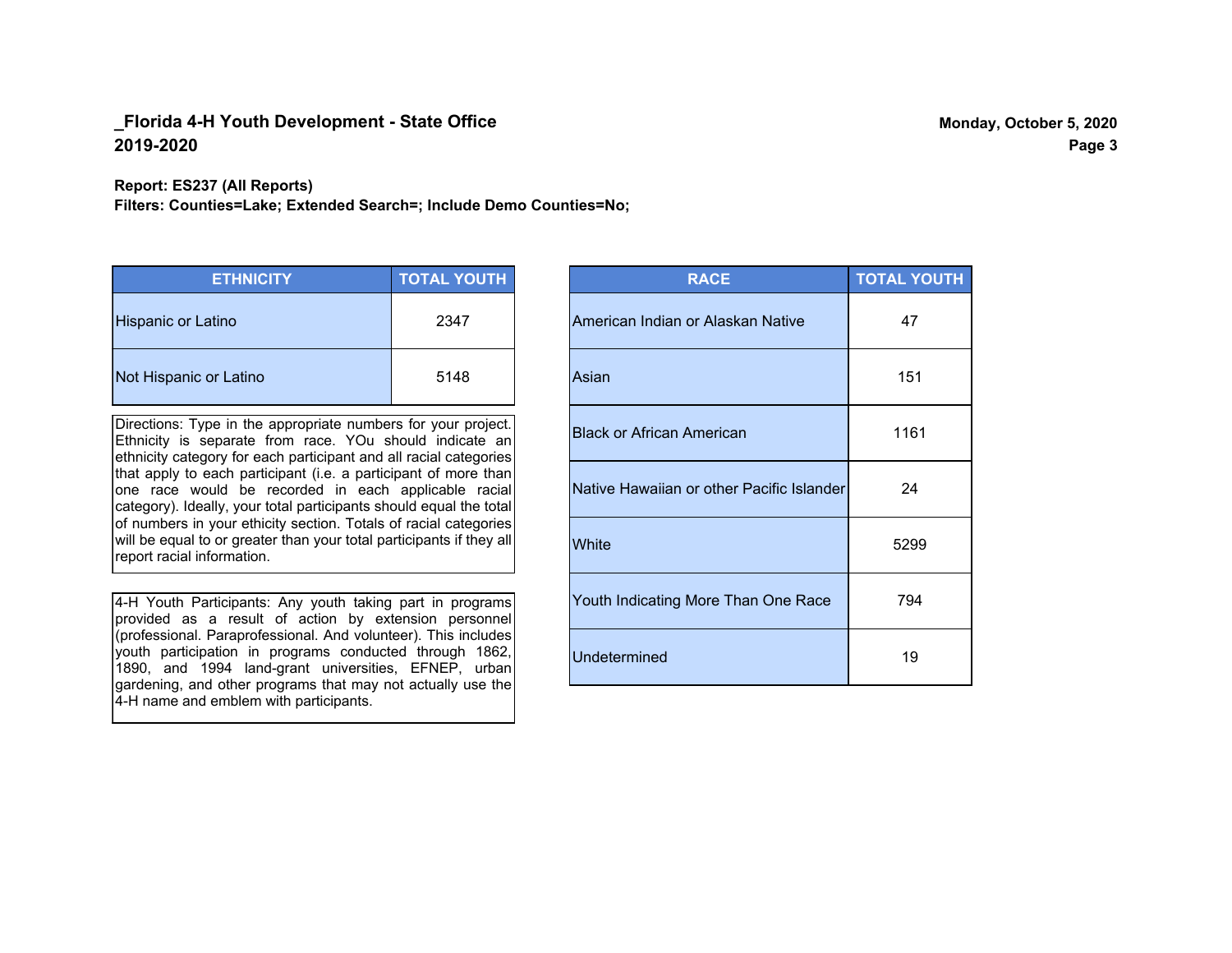**Report: ES237 (All Reports)**

**Filters: Counties=Lake; Extended Search=; Include Demo Counties=No;**

| Total Number of<br><b>Adult Volunteers</b> | <b>Total Number of</b><br><b>Youth Volunteers</b> | Total |
|--------------------------------------------|---------------------------------------------------|-------|
| 74                                         | 47                                                | 121   |

Adult Volunteer: Unpaid support for the 4-H program by an individual beyond high school age.

Youth Volunteer: Unpaid support for the 4-H program by a person who has not yet graduated from high school.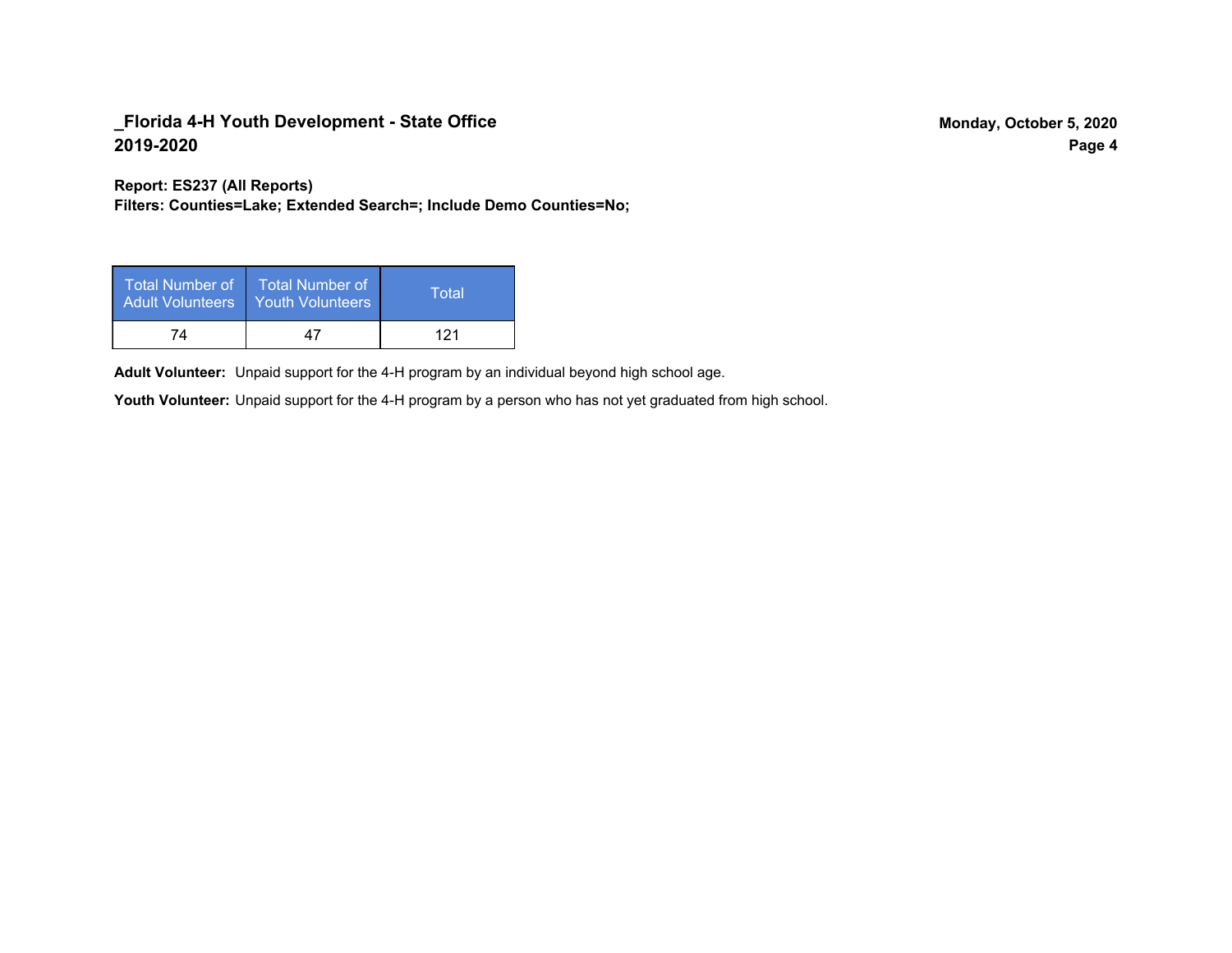4

#### **Ag in the Classroom**

| : Agriculture Awareness                   |  |
|-------------------------------------------|--|
| School Enrichment - Agriculture Awareness |  |
| School Enrichment - Pizza Garden          |  |

#### **Animals**

| (4-H Cloverbuds- ANIMALS & PETS)-retired project | $\overline{2}$ |
|--------------------------------------------------|----------------|
| (CAGED BIRDS) Retired Project                    | 0              |
| (GOATS) Retired Project                          | 0              |
| (GOATS-Pygmy) Retired Project                    | $\mathbf 0$    |
| (HORSE-Advanced Horsemanship) Retired Project    | 0              |
| (HORSE -Horsemanship Science) Retired Project    | 0              |
| (LLAMAS AND ALPACAS)-retired project             | 0              |
| (POCKET PETS) Retired Project                    | 0              |
| <b>ANIMAL SCIENCES</b>                           | 0              |
| <b>BEEF</b>                                      | 58             |
| <b>CATS</b>                                      | 3              |
| <b>DAIRY CATTLE</b>                              | 4              |
| <b>DOGS</b>                                      | 9              |
| GOATS (Dairy)                                    | 33             |
| GOATS (Meat)                                     | 24             |
| <b>HORSE</b>                                     | 59             |
| HORSE (Horseless Horse)                          | 5              |
| <b>PETS</b>                                      | 3              |
| <b>POULTRY</b>                                   | 65             |
| <b>RABBITS</b>                                   | 70             |
| <b>SHEEP</b>                                     | 0              |
| <b>SWINE</b>                                     | 100            |
|                                                  | 435            |

#### **Biological Sciences**

| (4-H Cloverbuds-SCIENCE & TECHNOLOGY) Retired Project | $\Omega$ |
|-------------------------------------------------------|----------|
| (Marine/Aquatic-AQUARIUMS) Retired Project            | $\Omega$ |
| (Marine/Aquatic-WETLANDS) Retired Project             | $\Omega$ |
| (Sciences- WINGS) Retired Project                     | $\Omega$ |
| (Wildlife - Bats) Retired Project                     | $\Omega$ |
| (Wildlife - Butterflies- WINGS) Retired Project       | $\Omega$ |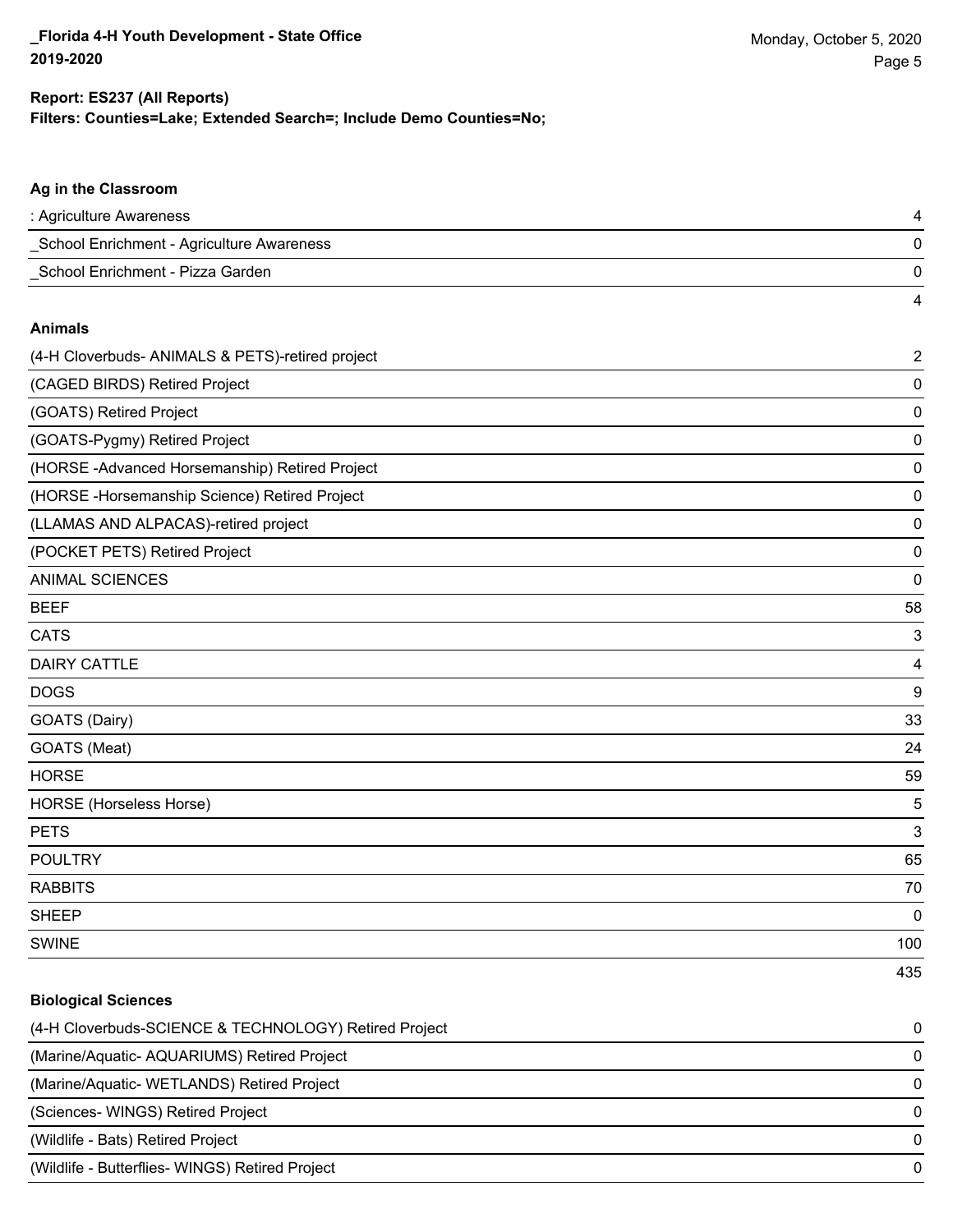### **Filters: Counties=Lake; Extended Search=; Include Demo Counties=No; Report: ES237 (All Reports)**

| (Wildlife- BLUEBIRDS) Retired Project                     | 0            |
|-----------------------------------------------------------|--------------|
| : ABCs of ENTOMOLOGY                                      | $\pmb{0}$    |
| : Entomology-Apiary/Beekeeping                            | $\pmb{0}$    |
| : Meat Sciences                                           | $\pmb{0}$    |
| : Natural Sciences                                        | 0            |
| School Enrichment - Embryology                            | 1297         |
| School Enrichment- Natural Sciences                       | 0            |
| <b>INSECTS (ENTOMOLOGY)</b>                               | $\mathbf{1}$ |
| MARINE SCIENCE AND AQUATIC SCIENCES                       | 3            |
| <b>SCIENCE DISCOVERY</b>                                  | 17           |
| <b>VETERINARY SCIENCE</b>                                 | 3            |
|                                                           | 1321         |
| <b>Civic Engagement</b>                                   |              |
| (4-H Cloverbuds- CITIZENSHIP)-retired project             | 0            |
| (Citizenship-INTERGENERATIONAL) Retired Project           | $\pmb{0}$    |
| <b>CITIZENSHIP</b>                                        | $\mathbf{3}$ |
| CITIZENSHIP-COMMUNITY SERVICE                             | 15           |
| CULTURAL AND GLOBAL EDUCATION                             | $\pmb{0}$    |
|                                                           | 18           |
| <b>Communications and Expressive Arts</b>                 |              |
| (4-H Cloverbuds- COMMUNICATIONS) Retired Project          | 0            |
| (4-H Cloverbuds- VISUAL-LEISURE ARTS) Retired Project     | $\pmb{0}$    |
| (FILMMAKING) Retired Project                              | 0            |
| (LEISURE ARTS- Arts & Crafts) Retired Project             | 0            |
| (Leisure Arts- COLLECTIBLES) Retired Project              | $\pmb{0}$    |
| (PHOTOGRAPHY) Retired Project                             | 0            |
| (PUBLIC SPEAKING) Retired Project                         | $\pmb{0}$    |
| (VISUAL ARTS) Retired Project                             | $\pmb{0}$    |
| School Enrichment - 4-H Tropicana Public Speaking Program | 5692         |
| COMMUNICATIONS AND PUBLIC SPEAKING                        | 3            |
| <b>EXPRESSIVE ARTS</b>                                    | $\sqrt{3}$   |
| <b>VISUAL ARTS</b>                                        | 5            |
|                                                           | 5703         |
| <b>Community / Volunteer Service</b>                      |              |

(Citizenship-PUBLIC ADVENTURES) Retired Project 0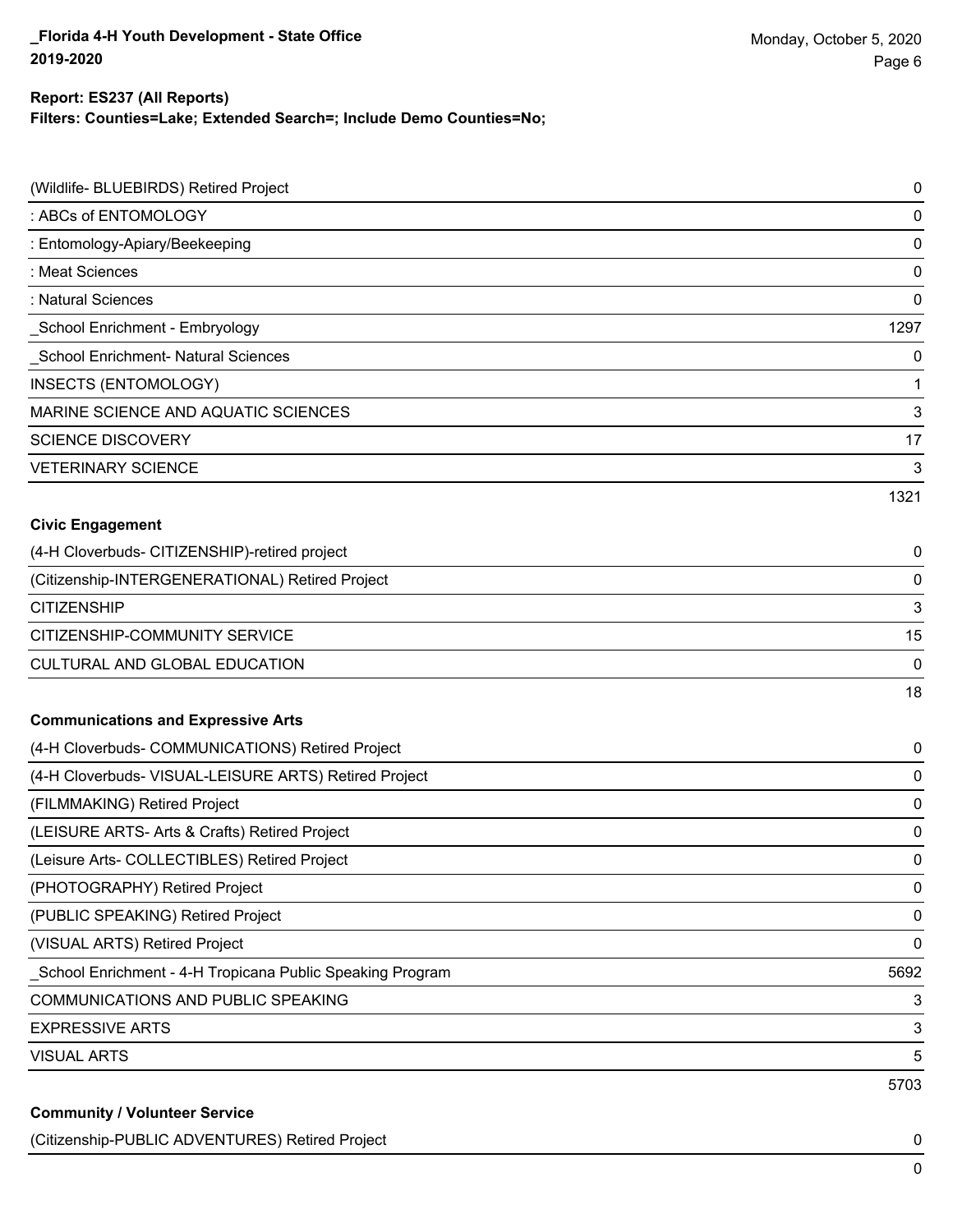**Consumer and Family Science**

### **Filters: Counties=Lake; Extended Search=; Include Demo Counties=No; Report: ES237 (All Reports)**

| (4-H Cloverbuds- CLOTHING) Retired project                   | 0   |
|--------------------------------------------------------------|-----|
| (CHILD DEVELOPMENT Babysitting) Retired Project              | 0   |
| (Clothing - SELECTION) Retired Project                       | 0   |
| (Clothing - SEWING) Retired Project                          | 0   |
| (Clothing-Sewing- QUILTING) Retired Project                  | 0   |
| (CONSUMER EDUCATION AND SHOPPING) Retired Project            | 0   |
| (Human Development - Talking with TJ) Retired Project        | 0   |
| (HUMAN DEVELOPMENT) Retired Project                          | 0   |
| (Human Development-CHOICES) Retired Project                  | 0   |
| (Money Management -FINANCIAL CHAMPIONS) Retired Project      | 0   |
| : Consumer Choices Event                                     | 0   |
| 4-H CLOVERBUDS                                               | 105 |
| Animal Science- ALL ABOUT ANIMALS                            | 0   |
| Animal Sciences- LIVESTOCK JUDGING                           | 0   |
| Animals-PETS/SMALL ANIMALS                                   | 0   |
| CHILD DEVELOPMENT & CHILD CARE                               | 0   |
| Citizenship-SERVICE LEARNING                                 | 0   |
| <b>CLOTHING &amp; SEWING</b>                                 | 3   |
| <b>Exploring Farm Animals</b>                                | 0   |
| Hog-n-Ham Project                                            | 0   |
| Marine Science                                               | 0   |
| <b>MONEY MANAGEMENT</b>                                      | 0   |
| Performing Arts-DANCE/MOVEMENT                               | 0   |
| Pet Pals                                                     | 0   |
| Plant Pals, K-3 (5-8 yrs)                                    | 0   |
| test                                                         | 0   |
| Wildlife - Birds                                             | 0   |
|                                                              | 108 |
| <b>Environmental Education / Earth Sciences</b>              |     |
| (4-H Cloverbuds- ENVIRONMENT-Earth Sciences) Retired Project | 0   |
| : Recycling                                                  | 0   |
| : Water Education                                            | 0   |
| School Enrichment - Project Learning Tree                    | 0   |
| School Enrichment- Environmental Sciences                    | 0   |
| <b>EARTH SCIENCES</b>                                        | 2   |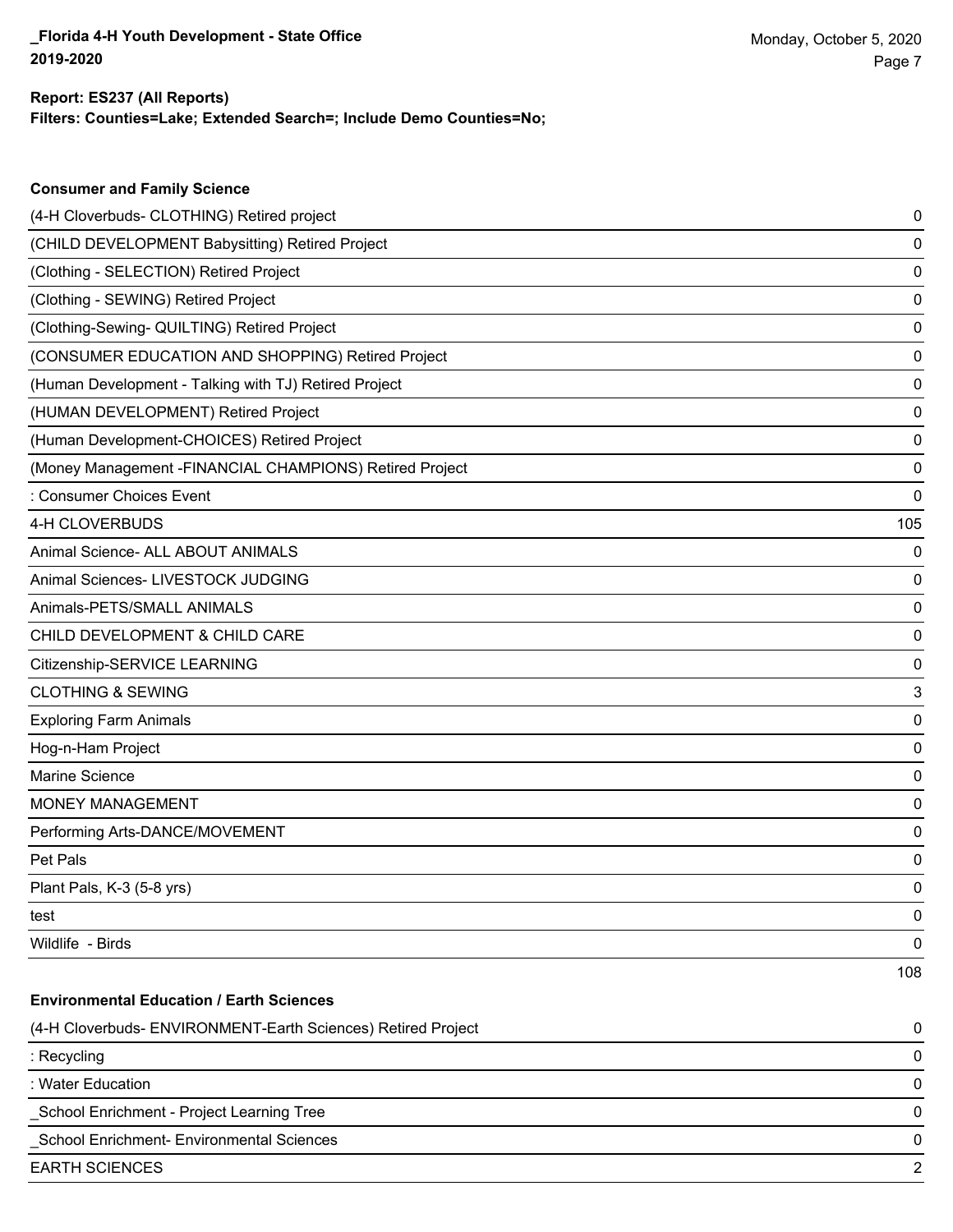| Report: ES237 (All Reports)                                         |  |
|---------------------------------------------------------------------|--|
| Filters: Counties=Lake; Extended Search=; Include Demo Counties=No; |  |
|                                                                     |  |
| <b>ENERGY</b>                                                       |  |
| <b>ENVIRONMENTAL SCIENCES</b>                                       |  |
| <b>FORESTRY</b>                                                     |  |
| <b>OUTDOOR EDUCATION</b>                                            |  |
| SOIL AND WATER SCIENCES                                             |  |

| <b>SPORTFISHING</b>            | 2  |
|--------------------------------|----|
| SS - SHOOTING SPORTS           | 24 |
| <b>SS-ARCHERY</b>              | 17 |
| SS-HUNTING 10y/o               | 0  |
| SS-MUZZLELOADING 12y/o         | 0  |
| SS-RIFLE, AIR                  | 4  |
| SS- RIFLE, SMALL BORE          | 2  |
| SS-SHOTGUN 10y/o               | 8  |
| <b>WILDLIFE &amp; HABITATS</b> | 0  |

### **Foods and Nutrition**

| (4-H Cloverbuds- FOODS & NUTRITION) Retired Project   | 0  |
|-------------------------------------------------------|----|
| (Food - SPORTS NUTRITION) Retired Project             | 0  |
| (FOOD AND FOOD PRESERVATION SCIENCES) Retired Project | 0  |
| (FOOD PREP AND COOKING) Retired Project               | 0  |
| (Food Prep- BREADS & BREADMAKING) Retired Project     | 0  |
| (Food Prep- DAIRY FOODS) Retired Project              | 0  |
| (Food Prep- MICROWAVE MAGIC) Retired Project          | 0  |
| (Food Science- FOOD PRESERVATION) Retired Project     | 0  |
| School Enrichment - Up for the Challenge              | 0  |
| School Enrichment - YUM                               | 0  |
| <b>School Enrichment - YUMMEE</b>                     | 0  |
| School Enrichment- Nutrition                          | 0  |
| <b>FOOD &amp; NUTRITION</b>                           | 19 |
|                                                       | 19 |

#### **Health**

| (Health-HEALTH ROCKS) Retired Project       | 0        |
|---------------------------------------------|----------|
| (HEALTH: PHYSICAL ACTIVITY) Retired Project | 0        |
| : Healthy Living                            | $\Omega$ |
| PERSONAL WELL BEING                         | 2        |
|                                             | ົ        |

61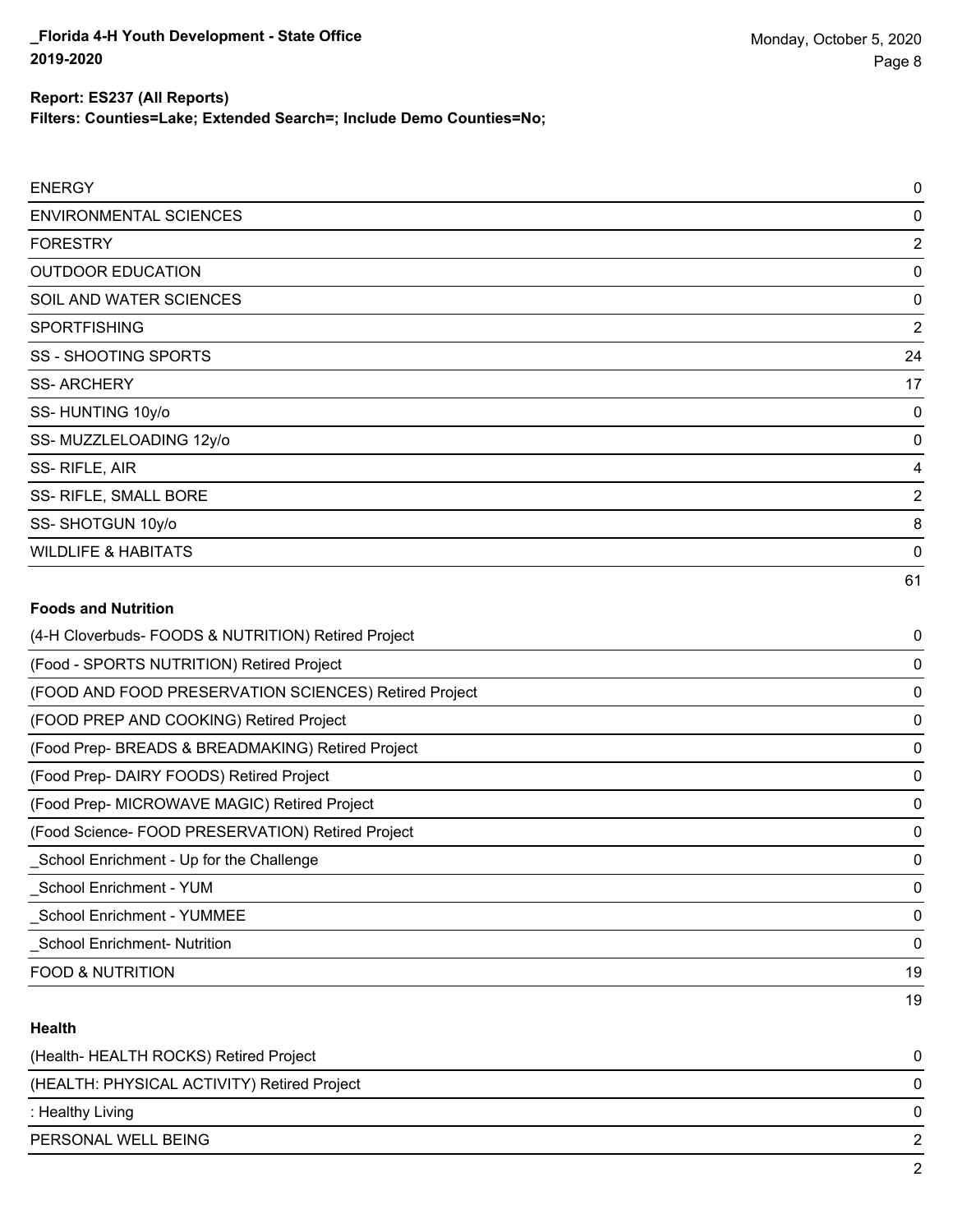### **Filters: Counties=Lake; Extended Search=; Include Demo Counties=No; Report: ES237 (All Reports)**

| <b>Leadership and Personal Development</b>           |   |
|------------------------------------------------------|---|
| (4-H Cloverbuds- LEADERSHIP) Retired Project         | 0 |
| (4-H Cloverbuds DISCOVERY Projects) Retired Project  | 0 |
| (Home Environment- CHANGING SPACES) Retired Project  | 0 |
| (Plant Sciences - Mowing for Money) Retired Project  | 0 |
| (Workforce Prep- CAREER DEVELOPMENT) Retired Project | 0 |
| (Workforce Prep- ENTREPRENEURSHIP) Retired Project   | 0 |
| : Character Education                                | 0 |
| : Personal Development                               | 0 |
| EXPLORING 4-H                                        |   |
| <b>LEADERSHIP DEVELOPMENT</b>                        | 4 |
| <b>WORKPLACE PREPARATION</b>                         |   |
|                                                      | 6 |

### **Personal Safety**

| (Health and Safety- ATV SAFETY) Retired Project |   |
|-------------------------------------------------|---|
| (Health-EMERGENCY PREPARDNESS) Retired Project  | 0 |
| ATV SAFETY                                      | 0 |
| <b>SAFETY</b>                                   |   |
|                                                 |   |

### **Physical Sciences**

| (ASTRONOMY) Retired Project |    |
|-----------------------------|----|
| : Weather and Climate       |    |
| AEROSPACE                   | 10 |
|                             | 10 |

#### **Plant Science**

| (4-H Cloverbuds- PLANT SCIENCES-Gardening) Retired Project | $\mathbf{0}$ |
|------------------------------------------------------------|--------------|
| (GROWING CITRUS) Retired Project                           | 0            |
| (Plant Sciences-GARDENING) Retired Project                 | 0            |
| (Plants - Gardening - FLOWERS) Retired Project             | 0            |
| (Plants - Gardening - VEGETABLES) Retired Project          | $\Omega$     |
| (Plants - Gardening-CONTAINER GARDENING) Retired Project   | $\Omega$     |
| School Enrichment- Gardening and Plants                    | $\Omega$     |
| <b>GARDENING AND PLANTS</b>                                | 15           |
| <b>GARDENING AND PLANTS: JR MASTER GARDENER</b>            | $\Omega$     |
|                                                            |              |